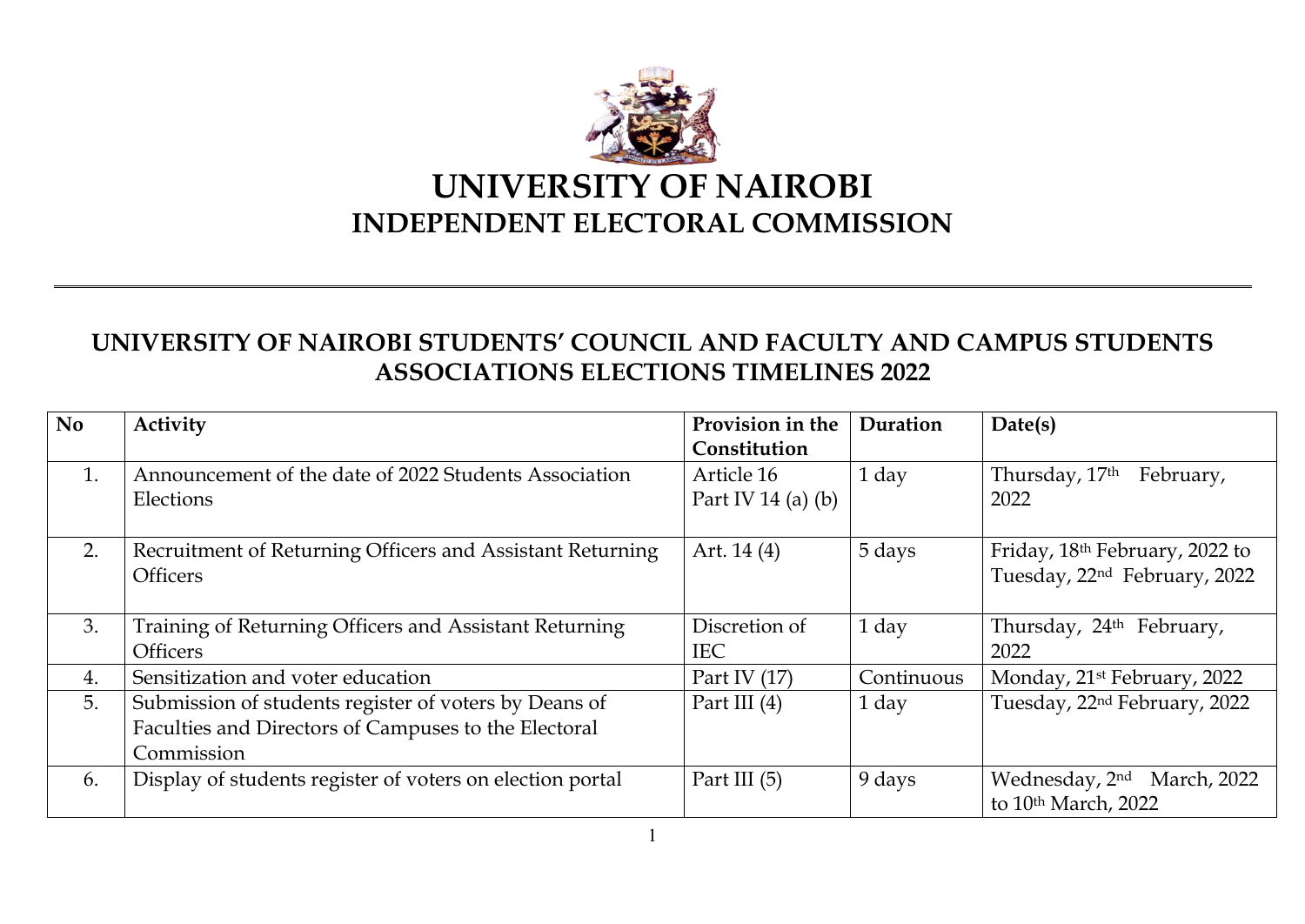| <b>No</b> | Activity                                                                                                                                                                                                  | Provision in the<br>Constitution | Duration | Date(s)                                                              |
|-----------|-----------------------------------------------------------------------------------------------------------------------------------------------------------------------------------------------------------|----------------------------------|----------|----------------------------------------------------------------------|
| 7.        | Submission of names of aspiring teams and campaign<br>symbols to the Electoral Commission for:<br>Faculty and Campus Students' Association Elections<br>(i)<br><b>Students' Council Elections</b><br>(ii) | Part IV 13 $(a)$                 | 1 day    | Monday, 7 <sup>th</sup> March, 2022                                  |
| 8.        | Publication of approved team names and symbols                                                                                                                                                            | Part IV 13 (a)                   | 1 day    | Wednesday, 9th March, 2022                                           |
| 9.        | Clearance for access to nomination papers and Code of<br>Conduct from the Electoral Commission for:<br>(i) Faculty and Campus Students' Association Elections<br>(ii) Students' Council                   | Part IV 11 $(b)$                 | 1 day    | Friday, 11 <sup>th</sup> March, 2022                                 |
| 10.       | Nomination for:<br>(i) Faculty and Campus Students' Association<br>(ii) Students Council                                                                                                                  | Part IV 11 (h)                   | 1 day    | Wednesday, 16th March, 2022                                          |
| 11.       | Publication of successfully nominated aspiring teams                                                                                                                                                      | Part IV 11 (i)                   | 1 day    | Thursday, 17th March, 2022                                           |
| 12.       | Campaign period                                                                                                                                                                                           | Part IV 11 $(i)$                 | 7 days   | Thursday, 17 <sup>th</sup> March, end<br>Wednesday, 23rd March, 2022 |
| 13.       | Submission of list of agents for aspiring teams to the<br>Electoral Commission for accreditation for:<br>(i) Students' Council Elections                                                                  | Part IV $12(a)$                  | 1 day    | Monday, 21 <sup>St</sup> March, 2022                                 |
| 14.       | Voting for Faculty and Campus Students' Association<br><b>Teams and Students' Council Electors</b>                                                                                                        | Part IV 15 $(e)$                 | 1 day    | Friday, 25th March, 2022 8.00<br>a.m. to 5.00 p.m.                   |
| 15.       | Counting, tallying and announcement of results                                                                                                                                                            | Part IV 16 $(c)$                 |          | Immediately after conclusion<br>of voting on 25th March, 2022        |
| 16.       | Swearing in of Faculty and Campus Students' Association<br>Teams                                                                                                                                          | Article 17(3)                    | 1 day    | Saturday, 26th March, 2022                                           |